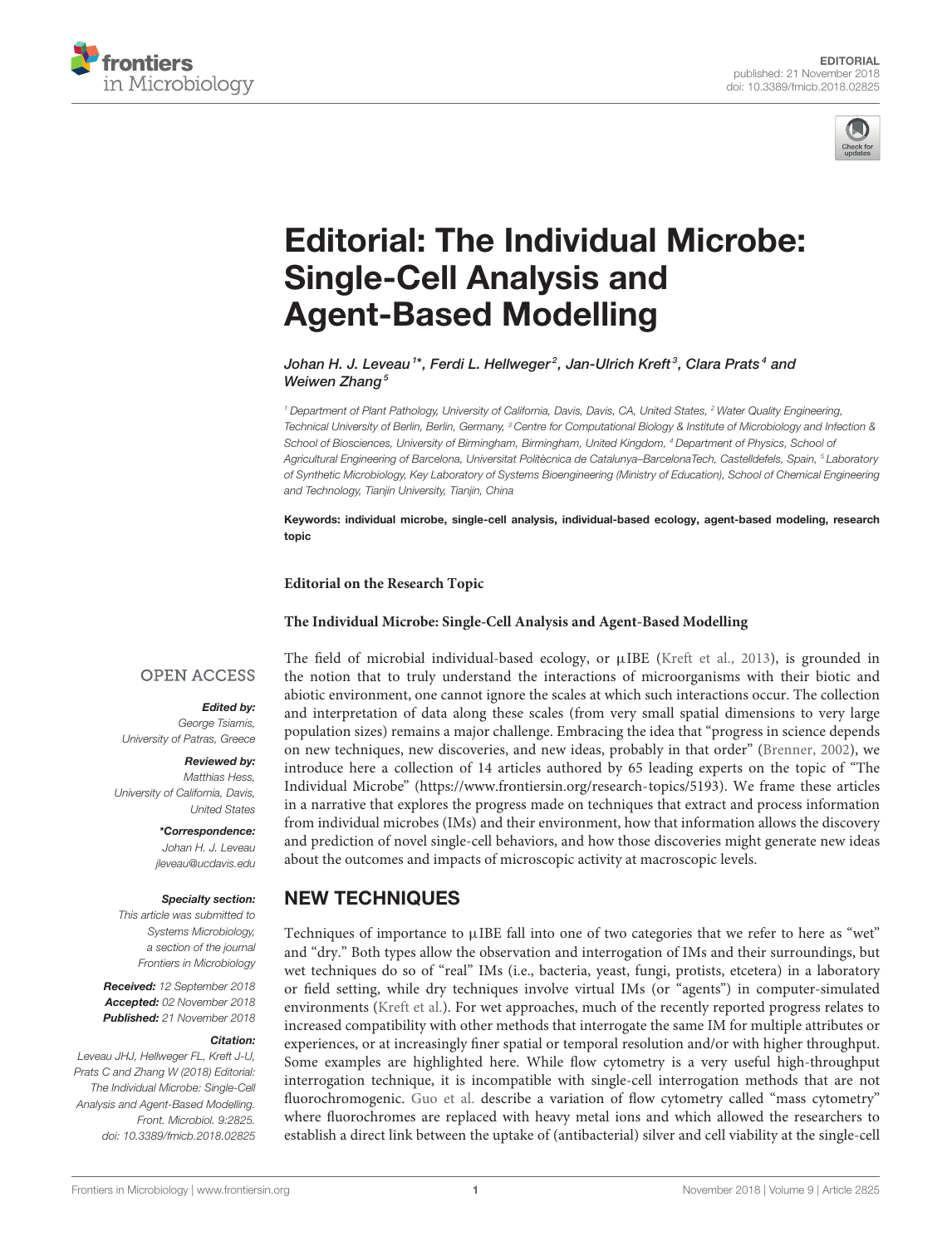level. [Harrison and Berry](https://doi.org/10.3389/fmicb.2017.00675) compare applications of vibrational microspectroscopy (a combination of spectroscopy and microscopy) for chemical imaging of microbial cells and their surroundings at high resolution and high throughput. The compatibility of Raman and Fourier-transform infrared imaging with other methods such as fluorescent in situ hybridization, stable-isotope probing, secondary ion mass spectrometry, and X-ray computed tomography makes it possible to extract local environmental context for the behavior or location of IMs. Such context can help with the interpretation of heterogeneity among a population of IMs as inherent to the IMs or in response to environmental heterogeneity (see below). [Chen et al.](https://doi.org/10.3389/fmicb.2017.01831) review tools for DNA- and RNA-based single-cell analysis, which range from low and medium resolution (DAPI staining of chromosomal DNA to count IMs and transcriptional fusions to a reporter such as gfp to monitor expression of a single gene of interest, respectively) to high resolution (whole-genome or whole-transcriptome sequencing of single cells). Tools like the latter are still relatively new and face formidable technical challenges. Yet, they offer great hope not only for assessing single-cell variation in DNA and RNA content, but also for unlocking nucleotide-based information from hard-to-culture microorganisms.

As for dry  $\mu$ IBE techniques (i.e., agent-based modeling approaches), key advances often allow handling larger numbers of IMs per time unit, more attributes per IM, or including IMs representing multiple taxa or guilds. Such advances may be achieved by increasing computing power (for example Wilmoth [et al.\) or by structuring models more efficiently for faster](https://doi.org/10.3389/fmicb.2018.00033) (re-)calculations of location, perception, and response of IMs. Sometimes, the bottleneck for model progress is the lack of experimental data. For example, [Garcia et al.](https://doi.org/10.3389/fmicb.2018.00633) measured cell volumes of exponentially growing bacterial cells using flow cytometry, and were able to derive parameters for a stochastic model of cell elongation and division to predict bacterial population growth. Similarly, [Ginovart et al.](https://doi.org/10.3389/fmicb.2017.02628) used digital image analysis to determine yeast growth under different oxygen concentrations and to parameterize individual behavior into an agent-based model for the interpretation of populationlevel measurements. Often, agent-based models are improved by introducing additional layers of complexity, for example by modeling the behavior and interactions of IMs as a function of the behavior and interactions of cellular components within each IM [\(Kreft et al.\)](https://doi.org/10.3389/fmicb.2017.02299).

# NEW DISCOVERIES

One major discovery in recent years is the existence and extent of heterogeneity among IMs. [González-Cabaleiro et al.](https://doi.org/10.3389/fmicb.2017.01813) explore the magnitudes, sources and consequences of such heterogeneity, in particular as it pertains to bioprocess industries and design, [where such heterogeneity has macroscopic consequences.](https://doi.org/10.3389/fmicb.2017.00239) Zhao et al. demonstrated this for IMs in clonal populations of the beer-spoilage bacterium Lactobacillus brevis. While all cells in populations of hop-sensitive strains were classified as dead after exposure to (antimicrobial) hops, a small fraction of cells in populations of hop-tolerant strains was alive and responsible for the tolerant phenotype. This type of heterogeneity is referred to as intrinsic, i.e., inherent to the IM, as opposed to extrinsic heterogeneity. An example of the latter is [Nieß et al.](https://doi.org/10.3389/fmicb.2017.01195) who showed that long mixing times in large-scale bioreactors cause spatial variation in nutrient availability, which in turn triggered heterogeneity in the starvation response among microbes in the reactor. Intrinsic and extrinsic heterogeneity are often coupled. For example, [Tack et al.](https://doi.org/10.3389/fmicb.2017.02509) combined an individualbased modeling framework with a metabolic simulation of the bacterium Escherichia coli to show that local differences in bacterial activity (i.e., oxygen consumption) lead to local differences in responses of those bacteria (i.e., secretion of weak acid products) generating local differences in environmental conditions (i.e., pH). Oftentimes, heterogeneity among IMs in their natural environment is observed, but its intrinsic or extrinsic nature is not well-understood. [Ben Rejeb et al.](https://doi.org/10.3389/fmicb.2017.02471) used GFP-based bioreporters to show significant variation in gene expression among individual cells of a Bacillus thuringiensis population during infection of the host insect species Galleria mellonella. But is this heterogeneity due to the variation in the IM's experience of different microenvironments inside the insect (is it extrinsic heterogeneity?), or does it represent intrinsic heterogeneity, where variation in gene expression is hardwired into the B. thuringiensis way of life, representing what is known as programmed heterogeneity [\(Kreft et al.\)](https://doi.org/10.3389/fmicb.2017.02299)?

Especially exciting (and challenging) are new discoveries that follow from observations of IMs and that defy or generate expectations. An example is [El-Kirat-Chatel et al.](https://doi.org/10.3389/fmicb.2017.01399) who used atomic force microscopy to quantify the surface adhesion of bacteria at the single cell level. Surprisingly, their measurements did not correlate well with the adhesion forces measured at the population level. Do such unexpected observations expose fundamental flaws in our ability to scale microbial behaviors? How about agent-based models that accurately describe and validate one type of lab-observed IM behavior, but then also predict another type of behavior, one that has never been seen before, but that if experimentally confirmed would challenge existing theories and/or generate new ideas about the biology and ecology of IMs?

# NEW IDEAS

When asked about the field of biology, the philosopher Rudolf Carnap offered a definition [\(Carnap, 1938\)](#page-2-2) that referred to "the behavior of individual organisms and groups of organisms within their environment." This distinction between individual and group is, in a nutshell, the big idea behind  $\mu$ IBE. As a discipline, microbiology has long relied on population-based measurements, with little regard for the fact that life at the microscale is different from life as humans experience it [\(Dusenbery, 2011\)](#page-2-3). Different rules apply at that scale, many of which are not intuitive and involve laws of small forces, large numbers, and unexpected probabilities. In reference to the latter, [Jayathilake et al.](https://doi.org/10.3389/fmicb.2017.01865) used an agent-based model of 2-dimensional bacterial biofilm formation to test outcomes of single-cell variation in the ability to produce extracellular polymeric substances and to engage in quorum sensing. The